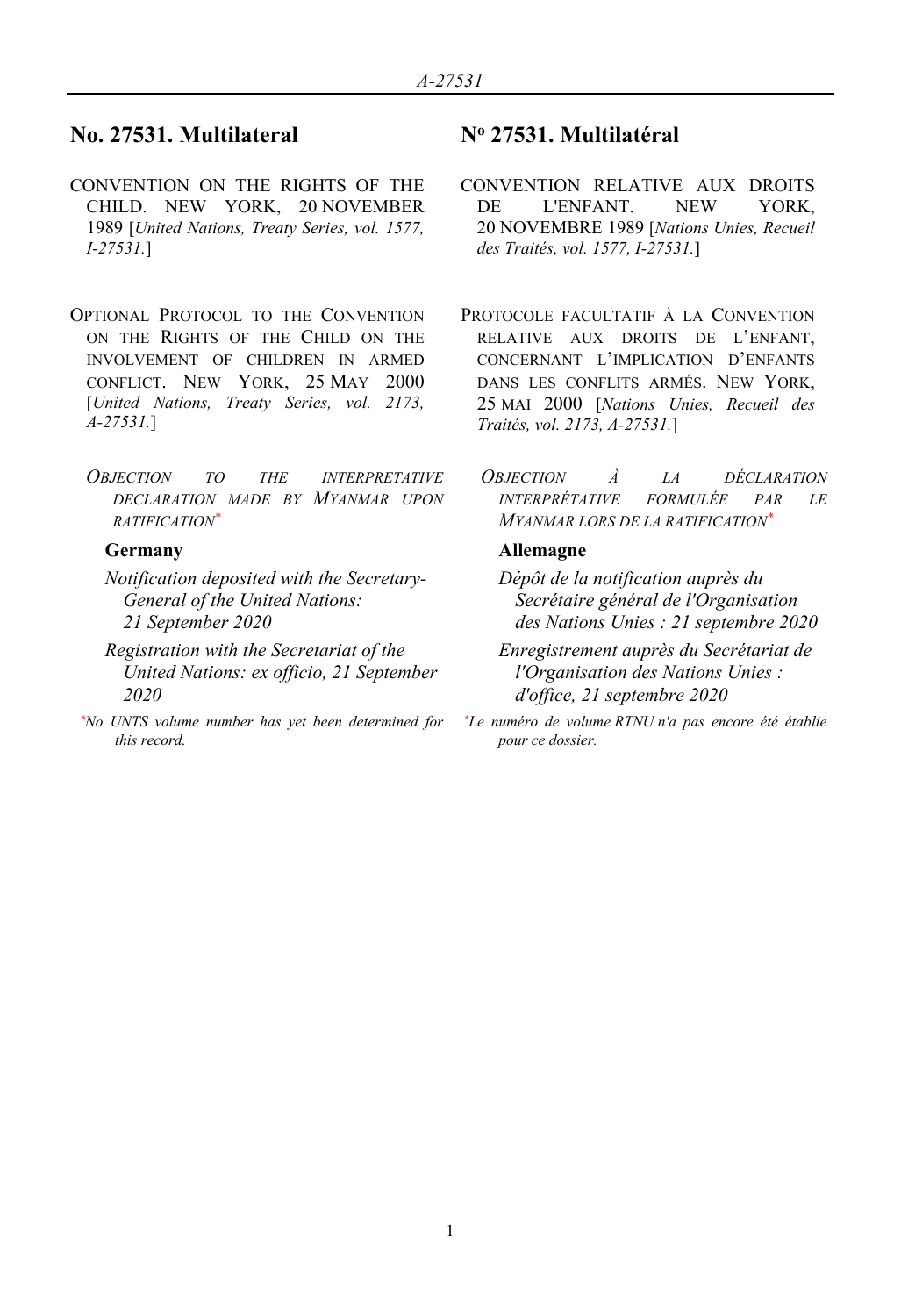#### [ENGLISH TEXT - TEXTE ANGLAIS]

"The Permanent Mission of the Federal Republic of Germany to the United Nations presents its compliments to the Secretary-General of the United Nations and has the honor to inform the Secretary-General, in his capacity as depositary of the Optional Protocol of May 25, 2000 to the Convention on the Rights of the Child on the Involvement of Children in Armed Conflict (hereinafter "the Optional Protocol"), that the Government of the Federal Republic of Germany has carefully examined the interpretative declaration made by the Republic of the Union of Myanmar upon ratification of the Optional Protocol on September 27, 2019.

#### 1) Objection

By maintaining that any responsibility deriving from recruitment of children under 18 years of age or their use in hostilities by non-state armed groups lies solely with such groups, the Republic of the Union of Myanmar, in its declaration, purports to modify the legal effect of Article 4(2) and Article 6 of the Optional Protocol in their application to the Republic of the Union of Myanmar. The Federal Government therefore qualifies the first sentence of this interpretative declaration as a reservation under Article 2(1)(d) of the Vienna Convention on the Law of Treaties.

In accordance with Article 4(2) of the Optional Protocol, States Parties shall take all feasible measures to prevent the recruitment and use of persons below the age of 18 years in hostilities, including the adoption of legal measures necessary to prohibit and criminalize such practices.

Under Article 6 of the Optional Protocol, each State Party shall take all necessary legal, administrative and other measures to ensure the effective implementation and enforcement of the provisions of the present Protocol within its jurisdiction. The States Parties undertake to make the principles and provisions of the present Protocol widely known and promoted by appropriate means, to adults and children alike. They shall take all feasible measures to ensure that persons within their jurisdiction recruited or used in hostilities contrary to the present Protocol are demobilized or otherwise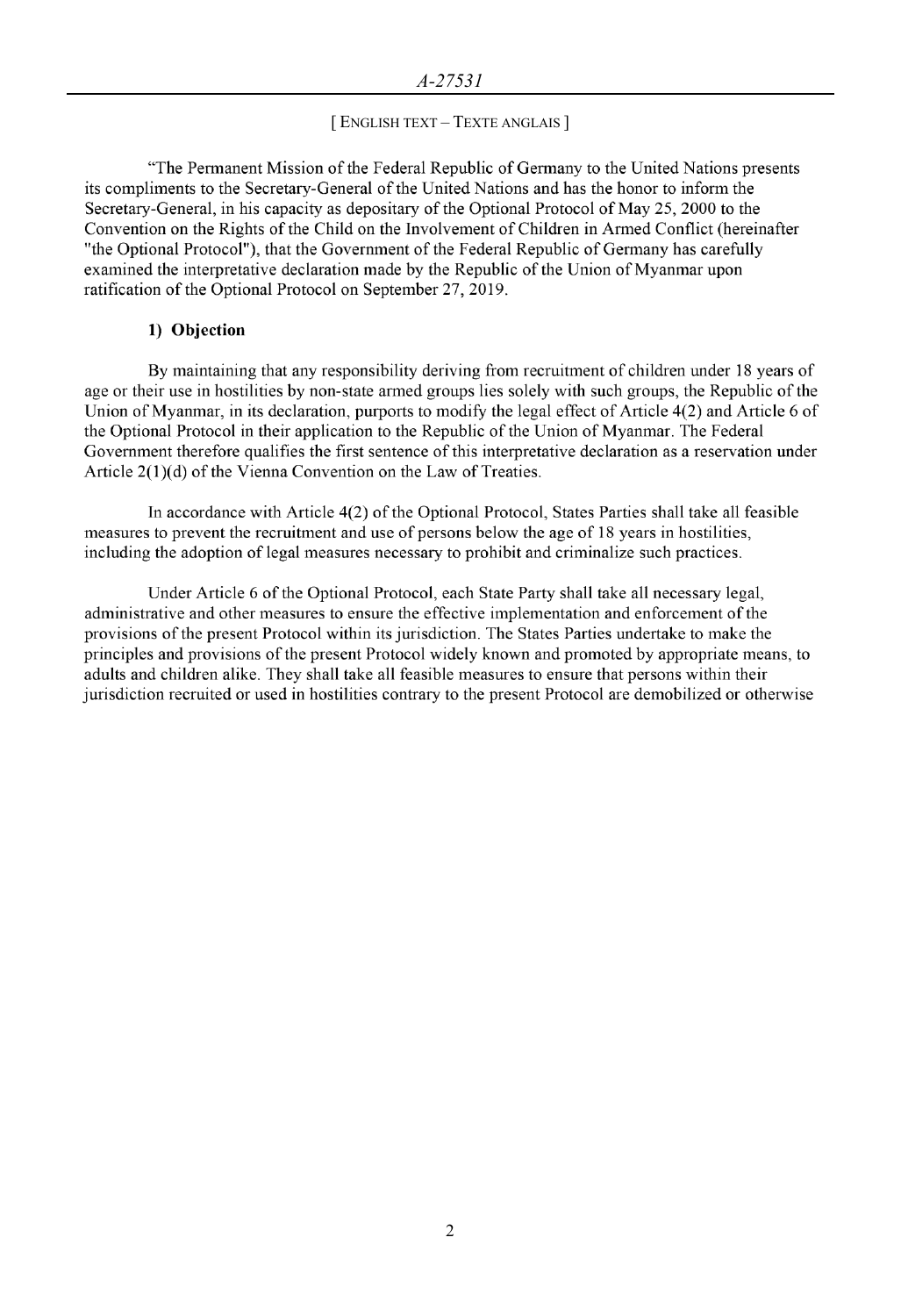released from service. States Parties shall, when necessary, accord to such persons all appropriate assistance for their physical and psychological recovery and their social reintegration.

It is incompatible with the object and purpose of Article 4(2) and Article 6 of the Optional Protocol to assign any responsibility arising from the recruitment of children under the age of 18 or their use in hostilities by non-state armed groups solely to those groups.

The Government of the Federal Republic of Germany recalls that, according to customary international law as codified in the Vienna Convention on the Law of Treaties, reservations that are incompatible with the object and purpose of a convention are not permissible.

The Government of the Federal Republic of Germany therefore objects to the above-mentioned reservation by the Republic of the Union of Myanmar to the Optional Protocol. This objection shall not preclude the entry into force of the Optional Protocol between the Federal Republic of Germany and the Republic of the Union of Myanmar in its entirety. The Optional Protocol will thus become operative between the two States without the Republic of the Union of Myanmar benefitting from the aforementioned reservation.

## 2) Declaration

The Government of the Federal Republic of Germany understands the second and the third sentence of the interpretive declaration made by the Government of the Republic of the Union of Myanmar to mean that all ethnic armed groups in the Republic of the Union of Myanmar also have a duty to apply at all times the principles governing international humanitarian law."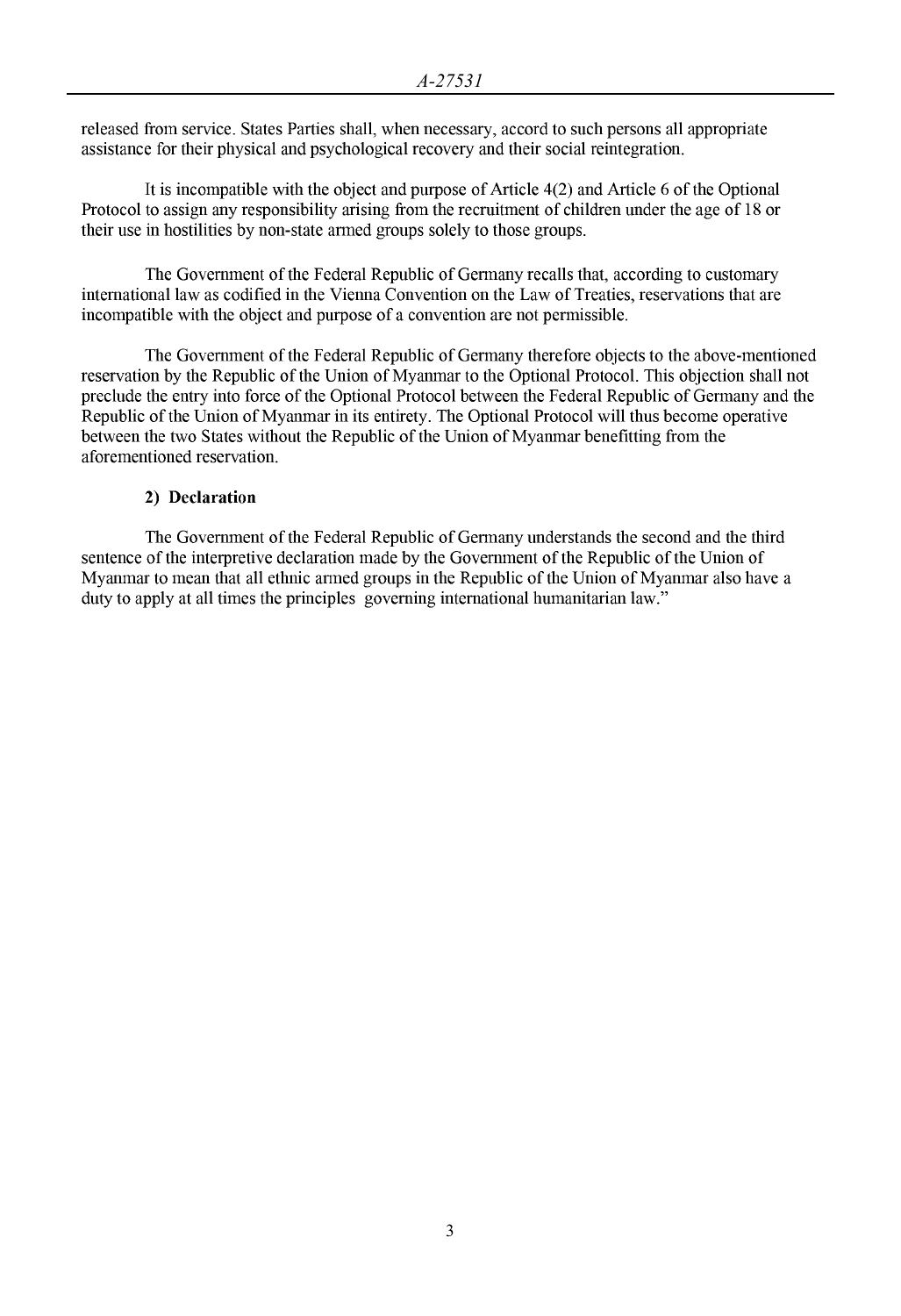#### [TRANSLATION - TRADUCTION]

La Mission permanente de la République fédérale d'Allemagne auprès de l'Organisation des Nations Unies présente ses compliments au Secrétaire général de l'Organisation des Nations Unies et a l'honneur d'informer le Secrétaire général des Nations Unies, en sa qualité de dépositaire du Protocole facultatif à la Convention relative aux droits de l'enfant, concernant l'implication d'enfants dans les conflits armés du 25 mai 2000 que le Gouvernement de la République fédérale d'Allemagne a examiné attentivement la déclaration interprétative faite par la République de l'Union du Myanmar au moment de la ratification du Protocole facultatif le 27 septembre 2019.

### 1) Objection

En soutenant que toute responsabilité découlant de l'enrôlement d'enfants âgés de moins de 18 ans ou de leur utilisation dans les hostilités par des groupes armés non étatique incombe uniquement à ces groupes, la République de l'Union du Myanmar, par sa déclaration, prétend modifier l'effet juridique du paragraphe 2 de l'article 4 et de l'article 6 du Protocole facultatif dans leur application à la République de l'Union du Myanmar. Par conséquent, le Gouvernement fédéral qualifie la première phrase de cette déclaration interprétative de réserve au sens de l'alinéa d) du paragraphe 1 de l'article 2 de la Convention de Vienne sur le droit des traités.

Conformément au paragraphe 2 de l'article 4 du Protocole facultatif, les États parties prennent toutes les mesures possibles dans la pratique pour empêcher l'enrôlement et l'utilisation dans les hostilités des personnes âgées de moins de 18 ans, notamment les mesures d'ordre juridique voulues pour interdire et sanctionner pénalement ces pratiques.

En vertu de l'article 6 du Protocole facultatif, chaque État partie prend toutes les mesures – d'ordre juridique, administratif et autre – voulues pour assurer l'application et le respect effectifs des dispositions du présent Protocole dans les limites de sa compétence. Les États parties s'engagent à faire largement connaître les principes et dispositions du présent Protocole, aux adultes comme aux enfants, à l'aide de moyens appropriés. Ils prennent toutes les mesures possibles dans la pratique pour veiller à ce